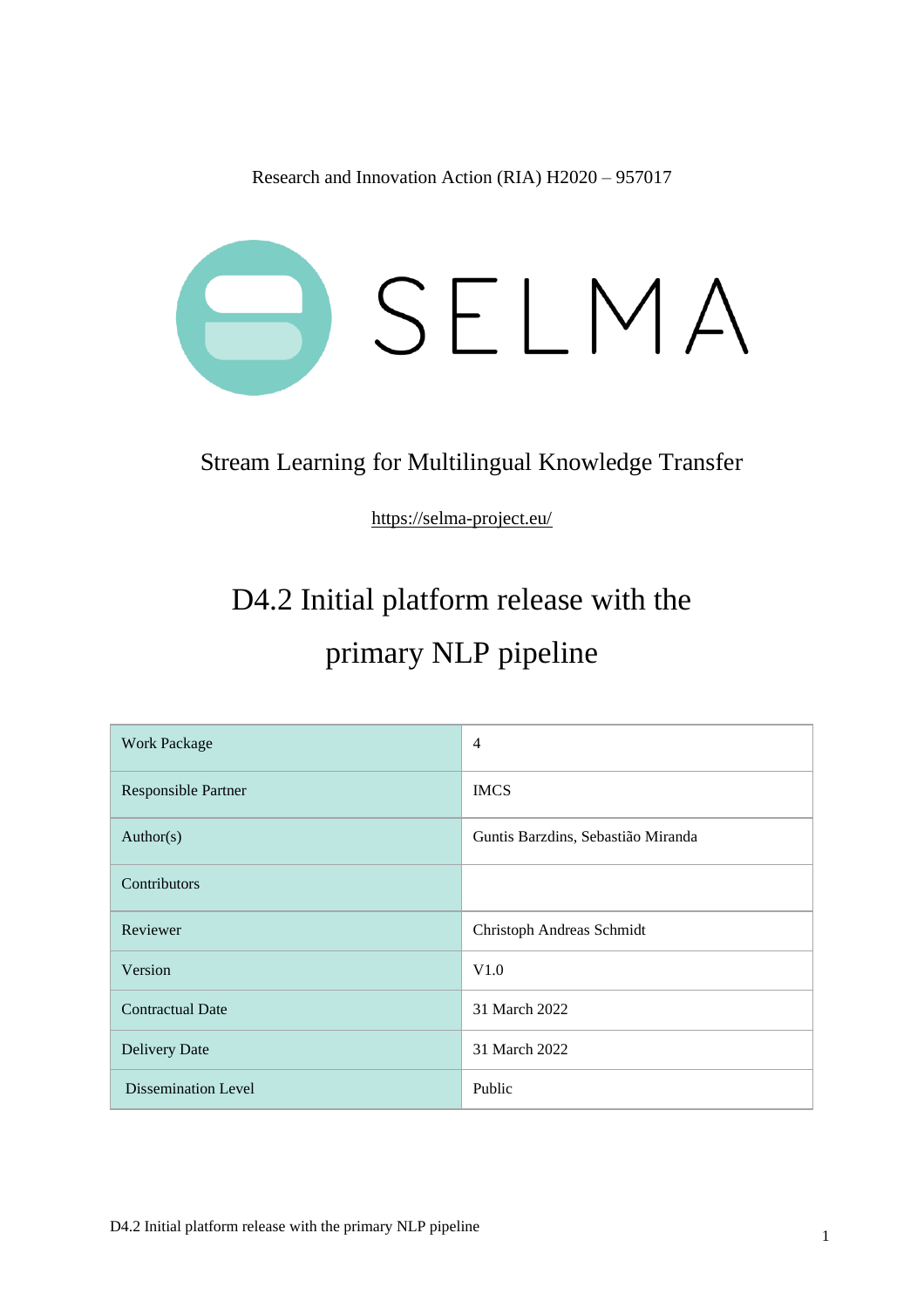### Version History

| Version | Date       | Description                     |
|---------|------------|---------------------------------|
| 0.1     | 05/01/2022 | Initial Table of Contents (ToC) |
| 0.2     | 09/03/2022 | Use Case 0 description added    |
| 0.3     | 10/03/2022 | Executive summary added         |
| 0.4     | 30/03/2022 | <b>Internal Review version</b>  |
| 0.5     | 30/03/2022 | Finalization                    |
| 1.0     | 31/03/2022 | Publishable version             |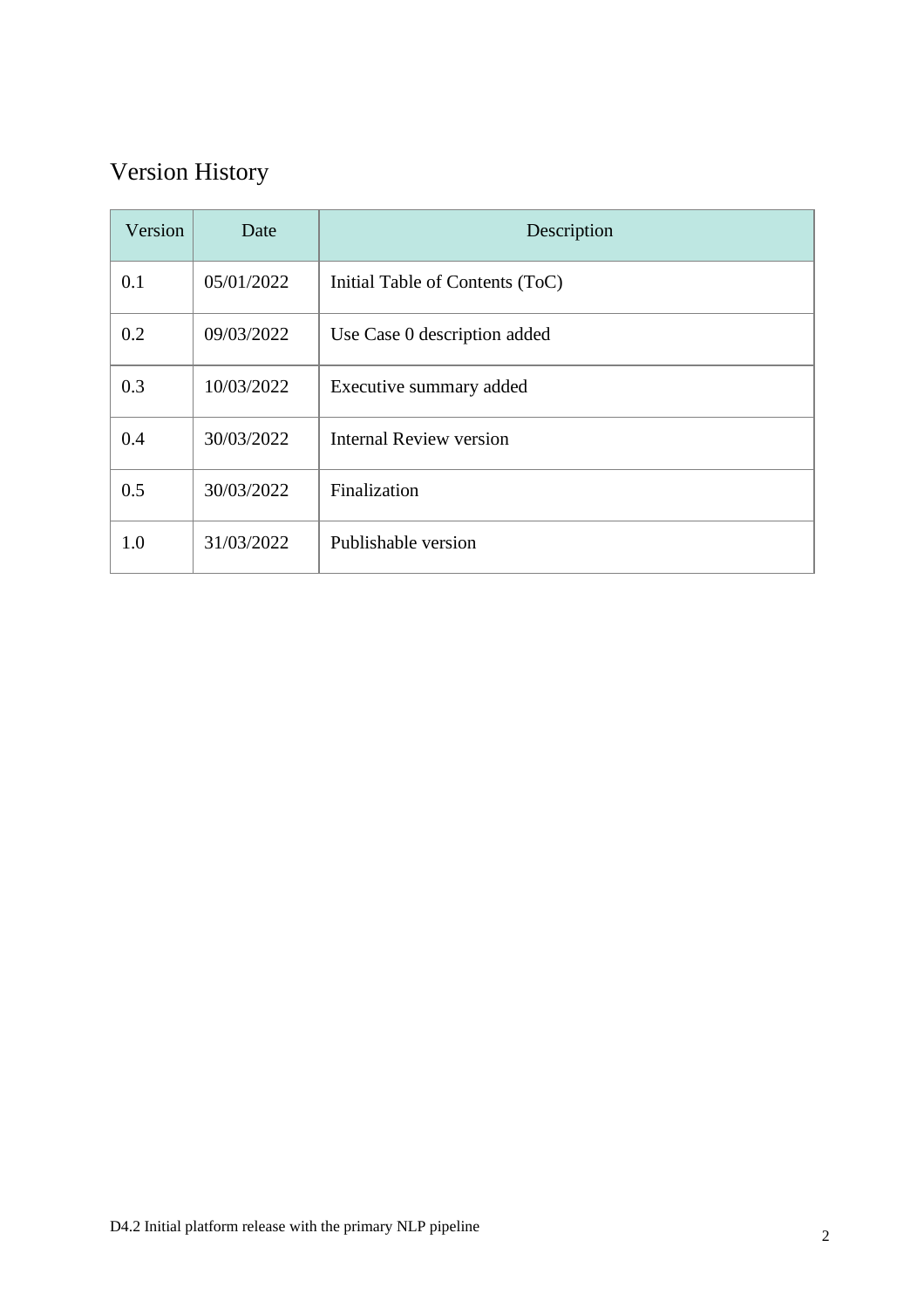#### <span id="page-2-0"></span>Executive Summary

The Initial SELMA platform release with the primary NLP pipeline consists of three demonstrators corresponding to the three Use Cases UC0, UC1, UC2 identified within the SELMA project. Although deeply integrated on the NLP backend, these three demonstrators have vastly different frontend GUIs and NLP pipelines tailored to the specific Use Case.

SELMA's central concept is to build a deep-learning NLP platform that trains unsupervised language models, using a continuous stream of textual and video data from media sources and make them available in a user/topicoriented form in over 30 languages.

This document provides an overview of the initial SELMA platform release to be followed by the interim and final releases later in the project.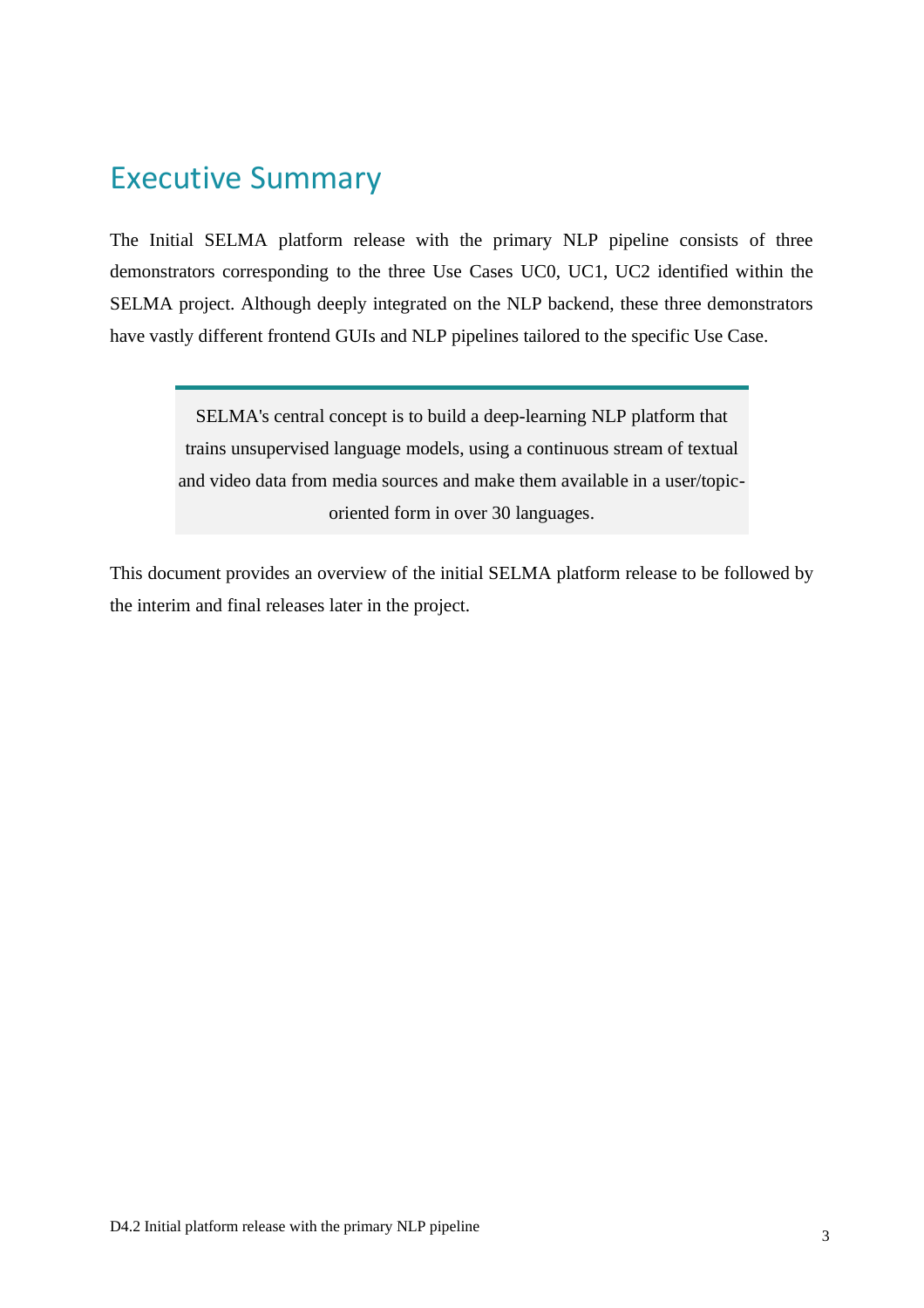#### **Table of Contents**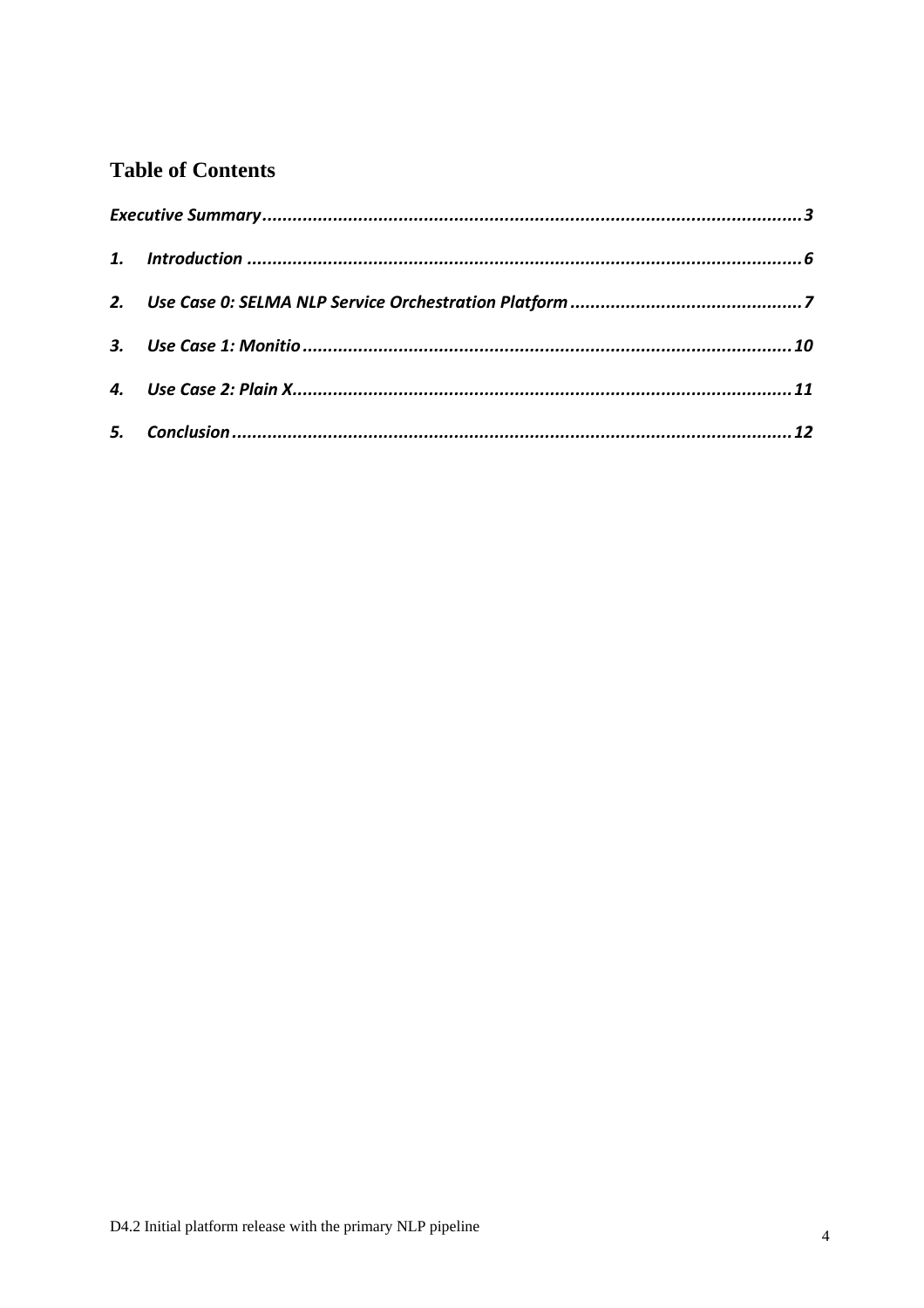#### **Table of Figures**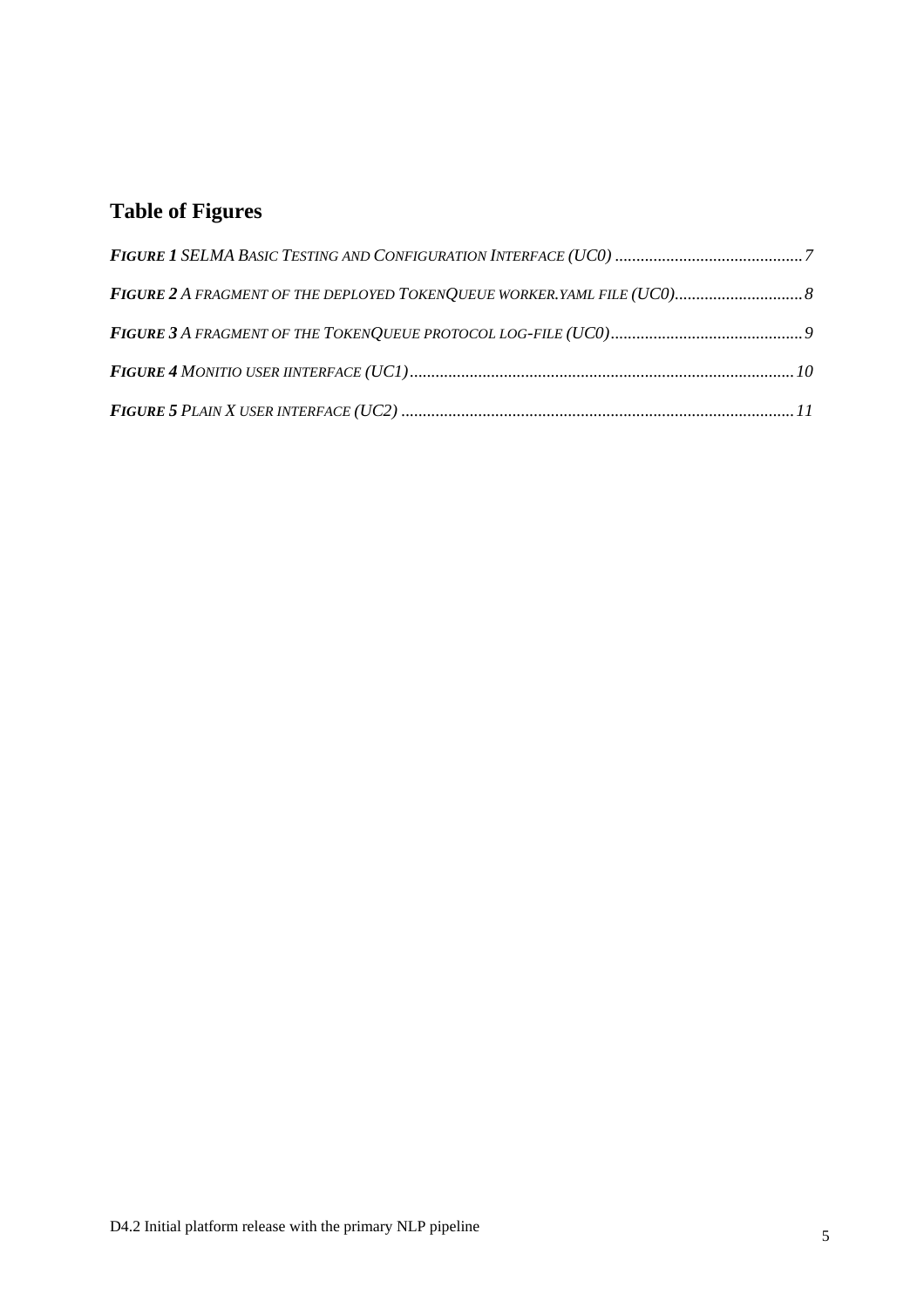## <span id="page-5-0"></span>1.Introduction

SELMA Platform consists of two demonstrators tailored to the two primary use cases:

- Use Case 1 (UC1) Media Monitoring (based on the Monitio Platform)
- Use Case 2 (UC2) News Production (based on the plain X Platform)

Use cases UC1 and UC2 are being developed by integrating SELMA's research output into two commercial software platforms: Monitio (UC1) and plain X (UC2). Use case UC0 is a third use case meant to build and share an Open-Source platform core with the SELMA research results which will allow the community to build stream processing software pipelines. This platform core is also currently in use in plain X (UC2) and is currently being integrated in Monitio (UC1) - by applying the SELMA platform core to these two different use cases we're also proving that it's generic enough to be useful by the Open-Source community in other NLP applications/products.

Use Case 0 was introduced in the SELMA deliverable D4.1 "Platform Architecture and API Documentation", focusing exclusively on the NLP modules developed within the SELMA WP2, WP3 and enabling their independent testing and integration into the highly scalable **SELMA NLP Service** consumed by the primary use cases UC1 and UC2.

This deliverable describes the release of the initial platform demonstrators for the UC0, UC1 and UC2. See D1.2 for more details regarding the corresponding prototypes.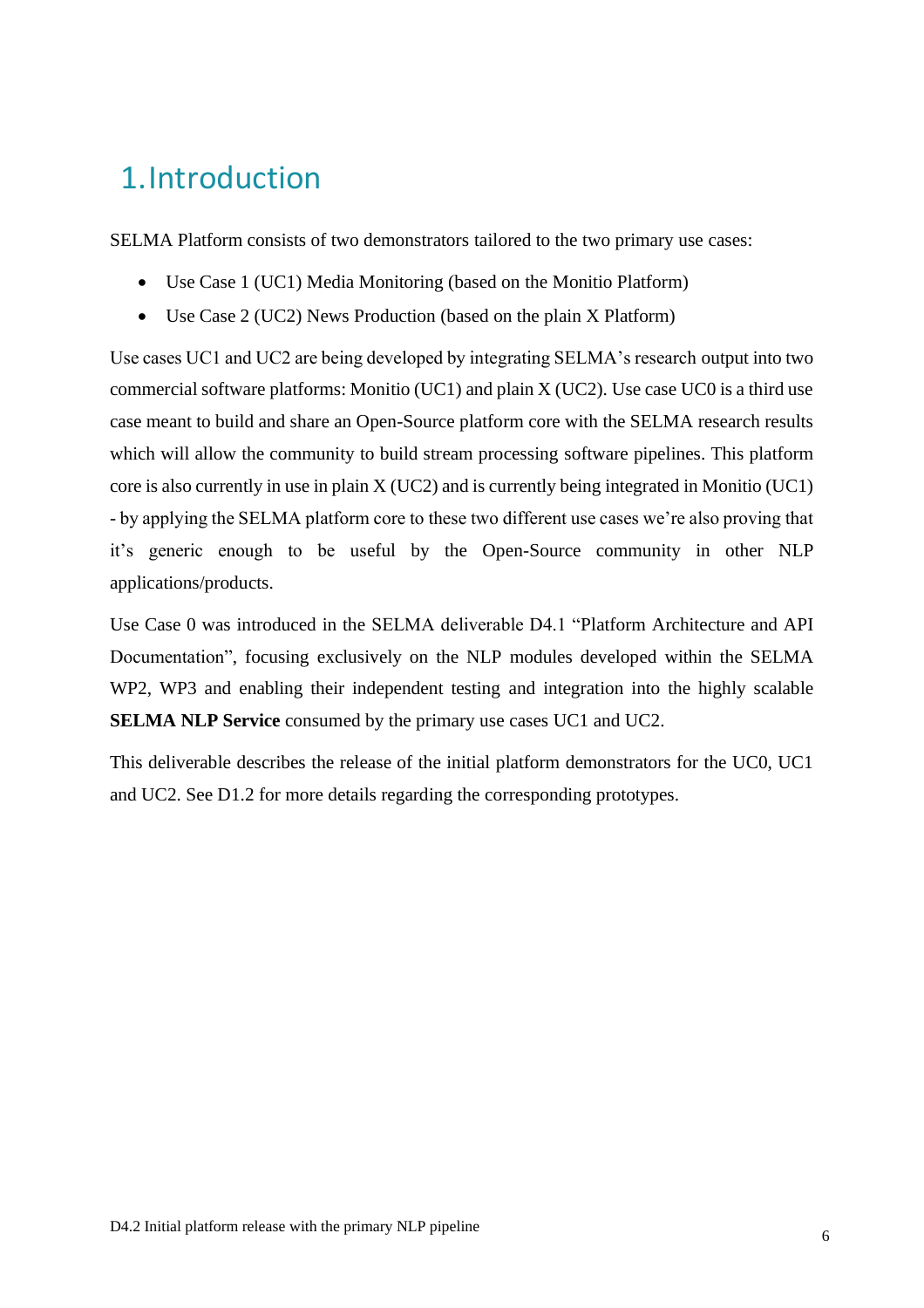# <span id="page-6-0"></span>2.Use Case 0: SELMA NLP Service Orchestration Platform

SELMA NLP Service Orchestration Platform<sup>1</sup>, available online at [https://selma](https://selma-project.github.io/)[project.github.io/,](https://selma-project.github.io/) provides Basic Testing and Configuration Interface (see Figure 1) for testing, deployment, scaling and monitoring of the NLP services developed within the SELMA project WP2 and WP3. The NLP worker deployment uses the TokenQueue mechanism (described in D4.1) to deliver highly scalable **SELMA NLP Service** for the primary Use Cases UC1, UC2 described in the following Sections.



*Figure 1 SELMA Basic Testing and Configuration Interface (UC0)*

<span id="page-6-1"></span>UC0 integrates with NLP-pipeline execution orchestrator Maestro (described in D4.1) shared with the UC1 and UC2. Maestro Orchestrator serves as a gateway between all three Use Cases UC0, UC1, UC2, allowing them to share the same NLP worker pool defined in the

<sup>1</sup> https://github.com/SELMA-project/selma-v8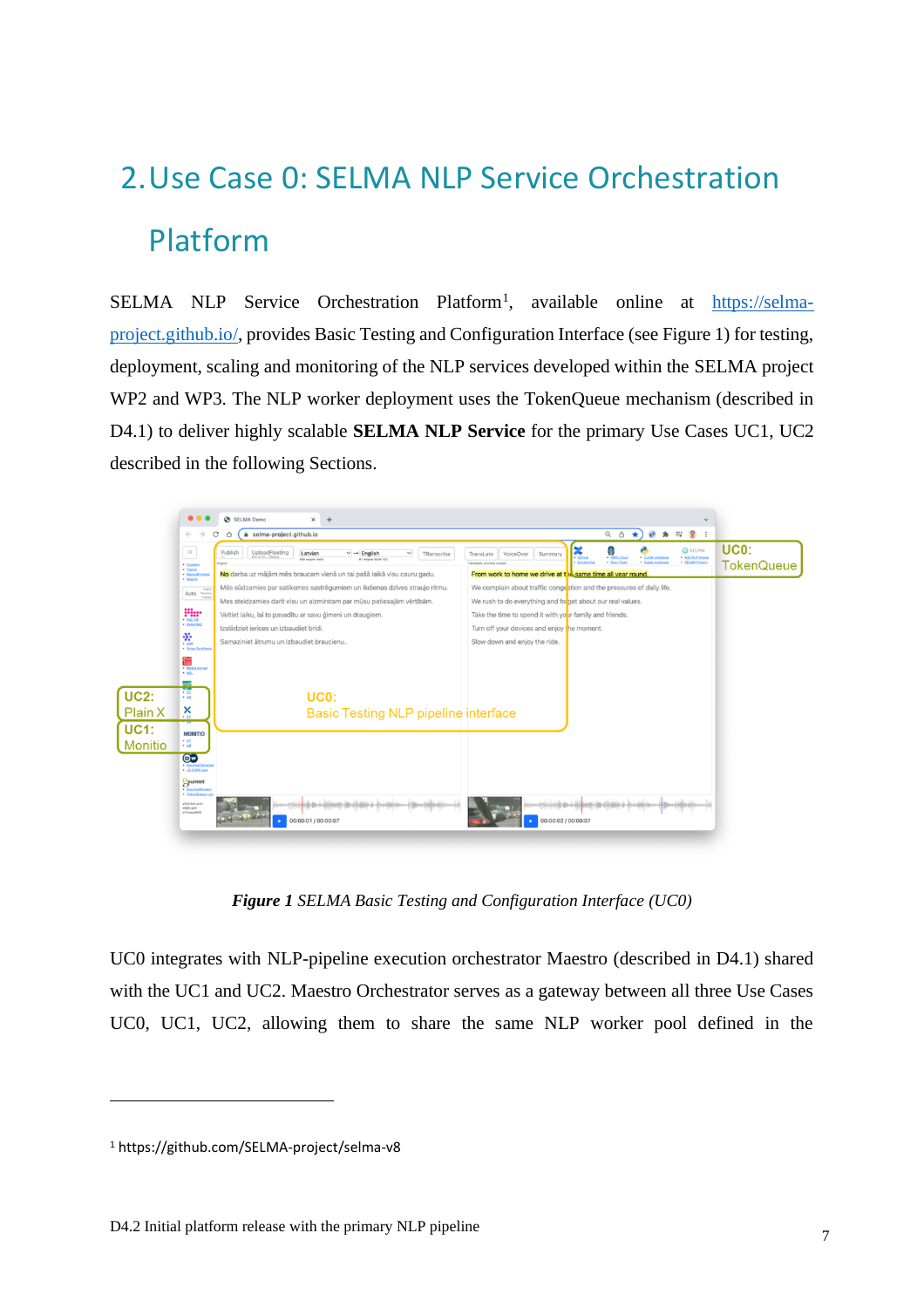TokenQueue. In terms of control flow integration, Maestro Orchestrator uses Token Queue as a REST API service.



*Figure 2 A fragment of the deployed TokenQueue worker.yaml file (UC0)*

<span id="page-7-0"></span>Technically, the UC0 software release consists of three components:

- TokenQueue backend handling the scalable deployment of the SELMA NLP workers through the long-polling TokenQueue protocol (see example in Figure 3). TokenQueue is controlled by the dynamically updated list of available NLP workers (Figure 2).
- The actual NLP workers deployed on various servers within the SELMA Consortium and accessed in a uniform manner via the TokenQueue backend. The list of currently deployed workers (see Figure 2) includes both SELMA WP2, WP3 outcomes as well as other open-source NLP workers such as neural machine translation from the GoURMET H2020 project Deutsche Welle is participating in [\(https://gourmet](https://gourmet-project.eu/).)[project.eu/\).](https://gourmet-project.eu/).)
- Highly scalable UC0 GUI frontend (Figure 1) served directly from the GitHub repository of the SELMA project [\(https://selma-project.github.io/\)](https://selma-project.github.io/) implementing the basic SELMA NLP pipeline for testing, monitoring and configuration purposes.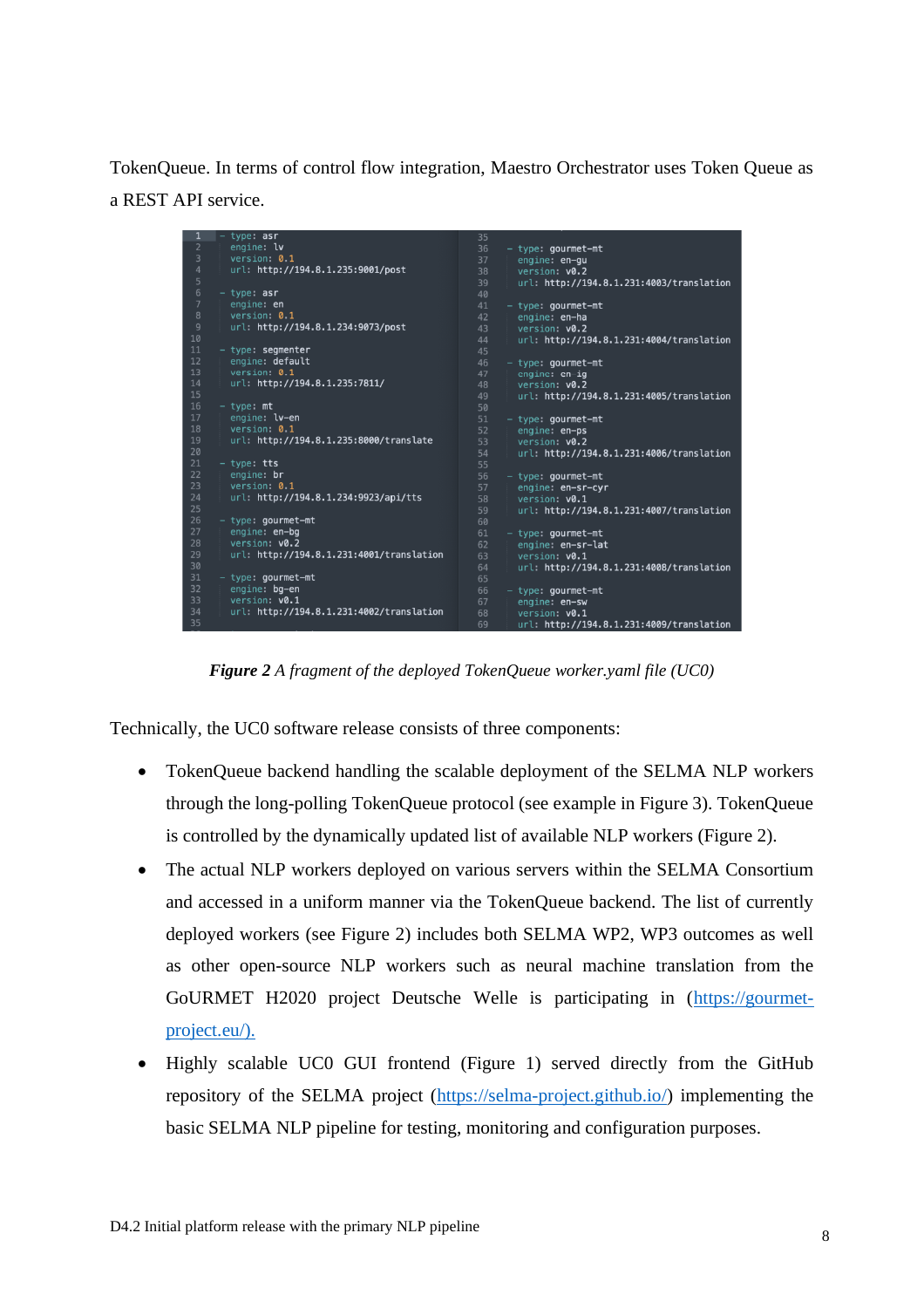| {"action":"acquire","id":"hkm9aq","query":{"enqine":"lv","timeout":0,"type":"asr","version":"","wait":0},"unixtime":1646388027}     |
|-------------------------------------------------------------------------------------------------------------------------------------|
| {"action":"acquired","id":"hkm9aq","url":"http://194.8.1.235:9001/post","unixtime":1646388027}                                      |
| {"action":"release","url":"http://194.8.1.235:9001/post","unixtime":1646388030}                                                     |
| {"action":"acquire","id":"2of9e3","query":{"engine":"","timeout":0,"type":"seqmenter","version":"","wait":0},"unixtime":1646388030} |
| {"action":"acquired","id":"2of9e3","url":"http://194.8.1.235:7811/","unixtime":1646388030}                                          |
| {"action":"release","url":"http://194.8.1.235:7811/","unixtime":1646388030}                                                         |
| {"action":"acquire","id":"rp98k5","query":{"engine":"lv-en","timeout":0,"type":"mt","version":"","wait":0},"unixtime":1646388038}   |
| {"action":"acquired","id":"rp98k5","url":"http://194.8.1.235:8000/translate","unixtime":1646388038}                                 |
| {"action":"release","url":"http://194.8.1.235:8000/translate","unixtime":1646388041}                                                |

*Figure 3 A fragment of the TokenQueue protocol log-file (UC0)*

<span id="page-8-0"></span>All three UC0 components are highly scalable by design. Although the actual scalability tests are scheduled in the later stages of the project, we currently estimate that the TokenQueue backend on the appropriate hardware would scale to 10M TokenQueue protocol requests per day. Frontend component is static and served directly from the SELMA project public github repository (with presumably unlimited bandwidth). The actual NLP workers are independent from each other and therefore can be scaled indefinitely by increasing their number (within the local or cloud compute resources).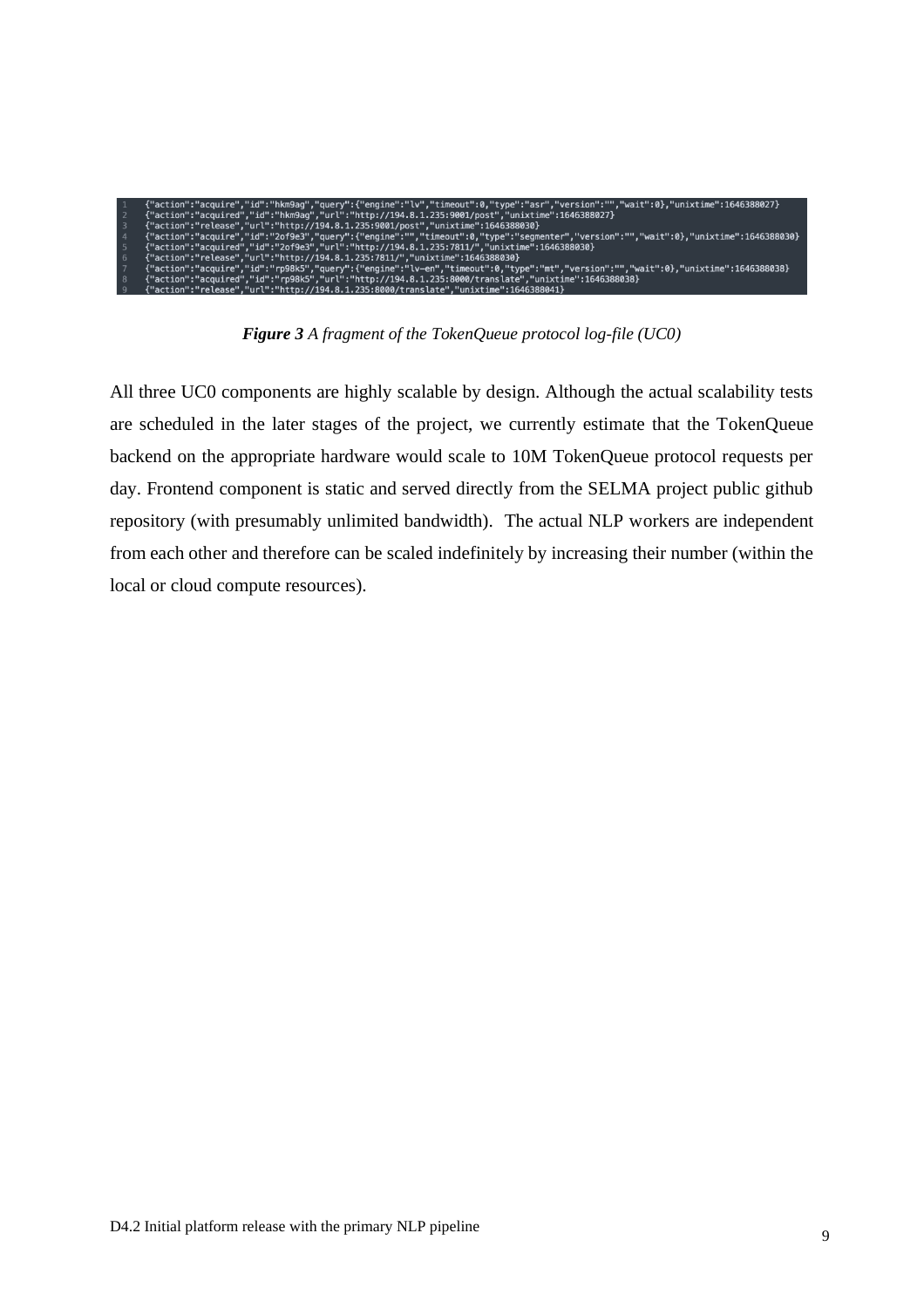## <span id="page-9-0"></span>3.Use Case 1: Monitio

Within Use-Case 1 (UC1), we're integrating results from the SELMA research tasks into the "Monitio" product, a Media Monitoring platform under development by Priberam, available at [https://app.monitio.com.](https://app.monitio.com/) The frontend is implemented in VueJs [\(vuejs.org\)](https://vuejs.org/), the backend is a REST API implemented in dotnet [\(dotnet.microsoft.com\)](http://dotnet.microsoft.com/), and storage using PostgreSQL (postgresql.org). We're in the phase of migrating the platform to start using the SELMA Service Orchestration Platform (UC0) as it's NLP job orchestrator.

See D1.2 for details on the prototype.



*Figure 4 Monitio user iinterface (UC1)*

<span id="page-9-1"></span>Some of these research results are improved models using transfer and stream learning (see D2.1 for technical details), while others are changes to the platform to allow learning from User Feedback. The components released in D3.2 were integrated in UC1. We're also currently refactoring the Monito platform to use the SELMA orchestration platform as its NLP job orchestrator.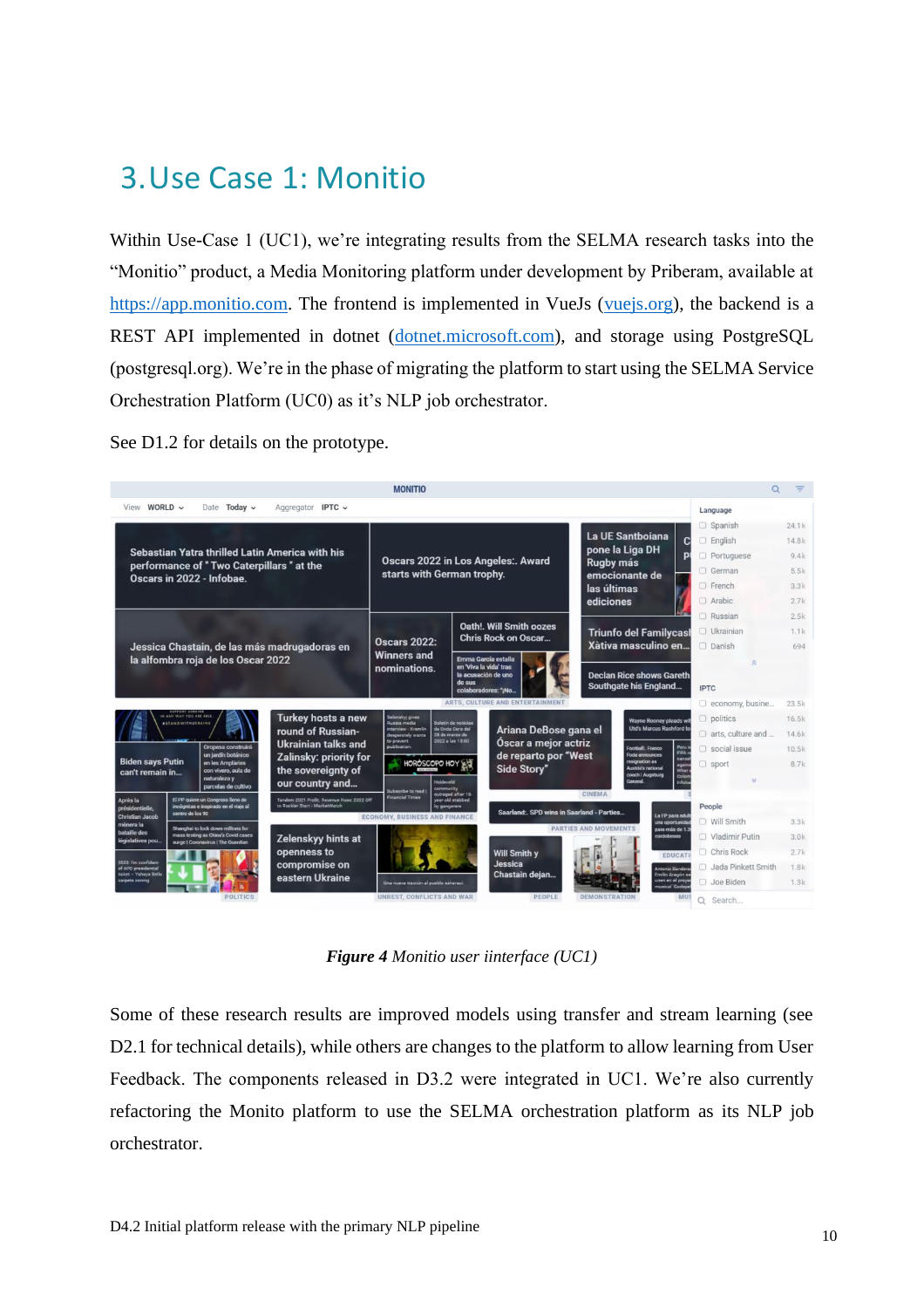### <span id="page-10-0"></span>4.Use Case 2: plain X

Within Use-Case 2 (UC2), we're integrating results from SELMA into the "plain X" product, a Multilingual News Media Content Production platform under development by Priberam and Deutsche Welle, available at [https://app.plain-x.com.](https://app.plain-x.com/) The frontend is implemented in VueJs [\(vuejs.org\)](https://vuejs.org/), the backend is a REST API implemented in dotnet [\(dotnet.microsoft.com\)](http://dotnet.microsoft.com/), and storage using PostgreSQL (postgresql.org). The platform is already using the SELMA Service Orchestration Platform (UC0) as its NLP job orchestrator.

See D1.2 for details on the prototype.

![](_page_10_Picture_3.jpeg)

*Figure 5 plain X user interface (UC2)*

<span id="page-10-1"></span>The components released in D2.2 were integrated in UC2. plain X is using the SELMA orchestration to schedule and execute NLP jobs (see D4.1). In the case of plain X, the SELMA orchestration allows to execute NLP jobs not only from both self-hosted APIs (e.g., the ones developed within SELMA), but also from many cloud providers (Azure, Google, etc).